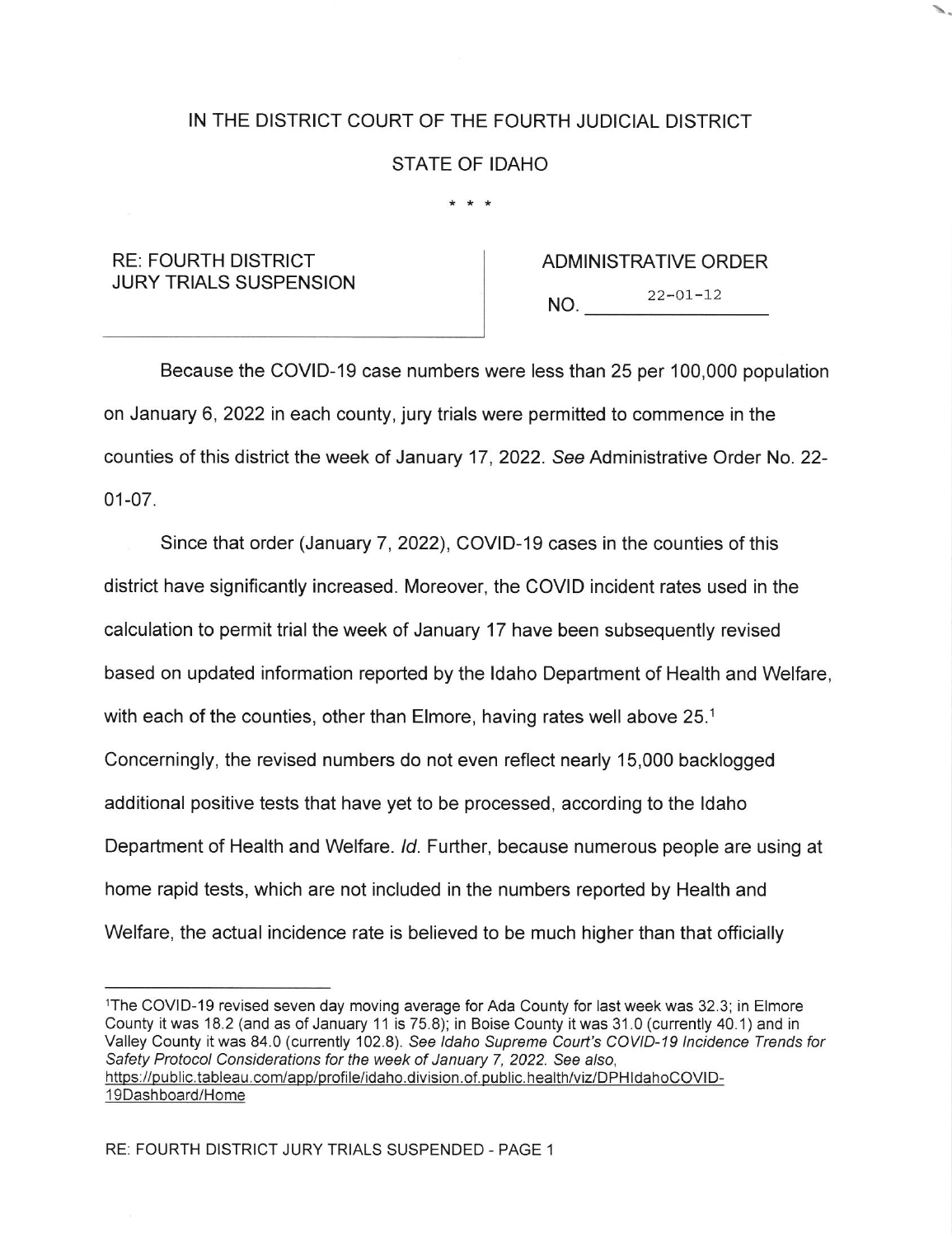reported. Testing positivity rate in the Treasure Valley is reported to be over 35 percent and hospitals have seen a dramatic increase in hospitalizations over the past several days.

Therefore, it appears there is a substantially increased risk to the health and safety of persons summoned for jury duty in this district:<sup>2</sup> Also, summoning large numbers of jurors, including health care workers would further deplete the reserve of those involved in providing or facilitating health care in the community. ln addition, staffing of the courts and the justice partners prosecuting and defending cases have been significantly impacted by the latest COVID wave.

The ldaho Supreme Court's current directive regarding jury trials provides:

[A]n administrative district judge may, in the exercise of discretion, enter an order prohibiting the commencement of jury trials or the impanelment of a grand jury in a county where there are circumstances beyond the previously published incidence rates which pose a substantial increase in the health or safety risks to participants.3

Accordingly, jury trials in the counties of this district mav not commence the week of

January 17, 2022 nor thereafter until further order of the Administrative District Judge.

<sup>&</sup>lt;sup>2</sup>See Biggest Wave Yet:' Some Clinics Close Urgent Care, Unable to Handle COVID Spike, https://www.idahostatesman.com/news/local/community/boise/article257196907.html (January 11, 2022).

<sup>(</sup>According to Primary Health's Chief Medical Officer, "this is the biggest wave we've experienced yet. . . . Over the last seven days, Primary Health saw a positivity rate of  $34\% \dots$  We are in very, very concerning territory. . . . So this is truly a crisis''). See a/so

https://www.ktvb.com/article/news/health/coronavirus/idaho-omicron-spike-covid-idhw-briefing/277-79868656-d375-4edf-b58c-2bd1bfb64fd1 ("Medical officers with two of Idaho's largest health systems --Saint Alphonsus and St. Luke's - said a 'fifth wave' of CoVID is beginning, and the number of hospital employees becoming infected with the virus could mean health-care capacity may be as strained, or perhaps more strained, than what ldaho experienced in September, when crisis standards of care were activated." . . . 'The train's coming back. This is very much like the beginning of the pandemic again. And this time it's gonna flatten us, quite honestly. We need to be prepared for that,' said Dr. Steven Nemerson, chief clinical officer for Saint Alphonsus Health System.").

<sup>&</sup>lt;sup>3</sup> Idaho Supreme Court's November 29, 2021 Amended Emergency Order Regarding Court Services, at 4 (#8)